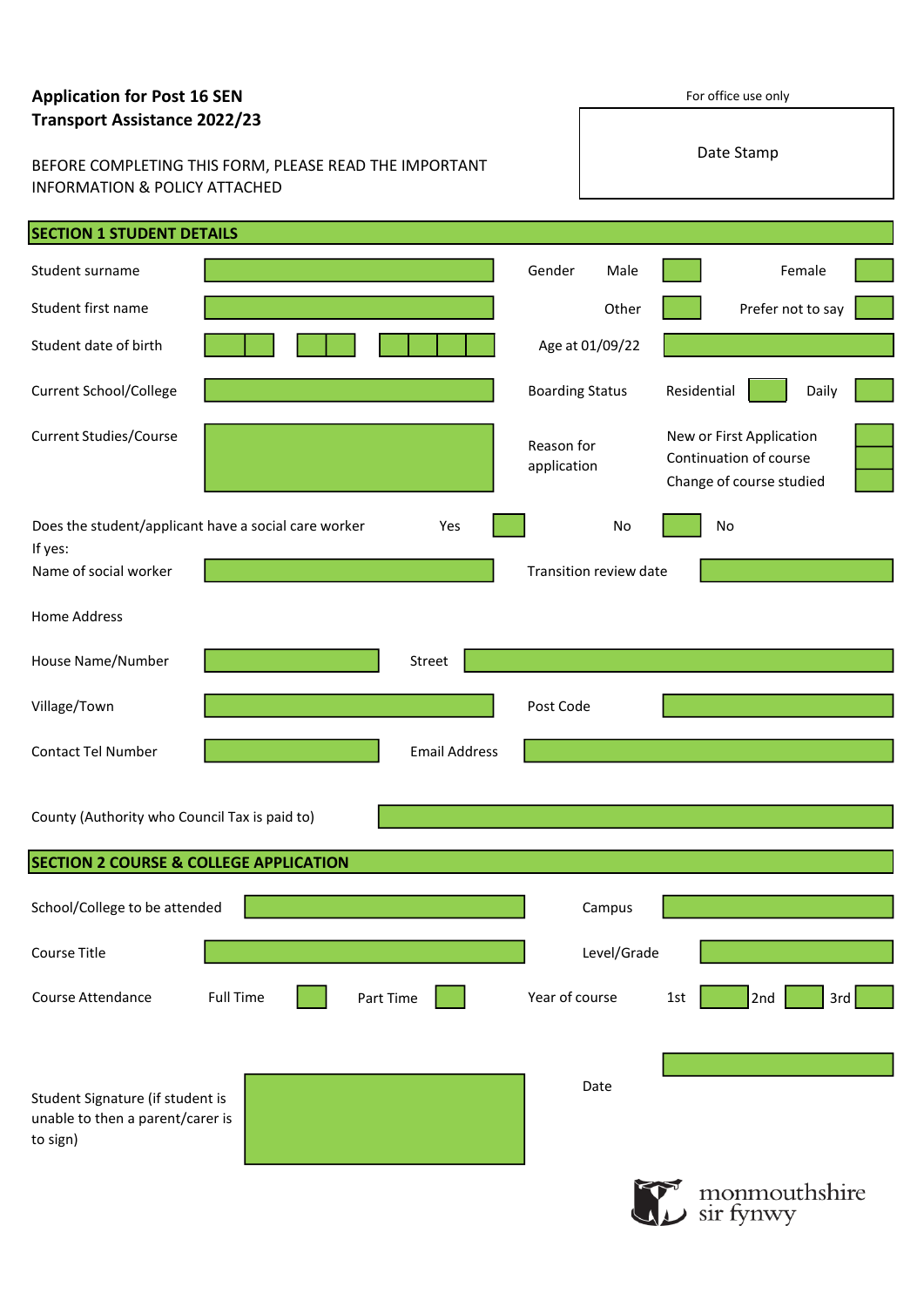# **SECTION 3 SPECIAL REQUIREMENTS FOR STUDENTS WITH SPECIAL EDUCATIONAL NEEDS**

| Does the student/applicant have a statement of educational needs |
|------------------------------------------------------------------|
| If yes                                                           |
|                                                                  |

Awarding Authority

**Where your child has been attending an SEN school during Year 11 and will be continuing onto Post 16 education you will need to complete the following information:**

**Special education and/or medical needs (please tick to specify)**

Please indicate the nature of your child's special educational needs:

| Learning difficulties                        |  |
|----------------------------------------------|--|
| Social, Emotional & Behavioural difficulties |  |
| Speech and language difficulties             |  |

Visual impairment Hearing impairment Physical of medical impairment

### **Additional disclosures/comments:**

# **Please tick which information you are sending with the application, we require as much of the following information as you can provide, failure to do so may cause a delay.**

| I have enclosed medical supporting information from the GP, Health Consultant or Professional Body               |  |  |  |
|------------------------------------------------------------------------------------------------------------------|--|--|--|
| I have enclosed the annual review of the Statement (for pupils in schools who have a statement of special needs) |  |  |  |
| I have enclosed an up to date report from children services (if applicable)                                      |  |  |  |
| I have enclosed an up to date report from adult services (if applicable)                                         |  |  |  |
| I have enclosed an up to date report from health services                                                        |  |  |  |
| I have enclosed an up to date report from the college attended (for continuing pupils where applicable)          |  |  |  |

## **Transport Equipment requirements (please tick to specify)**

| None                    |  | Travels in Wheelchair/Buggy                  |  |
|-------------------------|--|----------------------------------------------|--|
| Infant Seat             |  | Transfers from folding wheelchair to vehicle |  |
| <b>Booster Seat</b>     |  | Travels in an Electric Wheelchair            |  |
| <b>Crelling Harness</b> |  | Takes a folding buggy in the vehicle         |  |

#### **Specialist Healthcare whilst on transport**

If your child has a specialist healthcare need, this service will consider and decide if a risk assessment or additional assistance is required on ECC transport. This will ensure that your child's individual healthcare needs are suitably supported and appropriately managed by operator staff

Please confirm if your child has any of the following by ticking the appropriate box:

| Administration of Emergency medication                   |  |
|----------------------------------------------------------|--|
|                                                          |  |
| <b>Diabetes</b>                                          |  |
| Anaphylaxis (allergic reaction/severe allergic reaction) |  |

Has a travel risk assessment been undertaken in the last 2 years

If yes……….

Risk assessment officer

| Use of oxygen         |  |
|-----------------------|--|
| Oral or nasal suction |  |
| Gastrostomy feed      |  |
| Other                 |  |
| No<br>Yes             |  |
| Date undertaken       |  |

| Yes         |  | No |  |
|-------------|--|----|--|
| Review date |  |    |  |